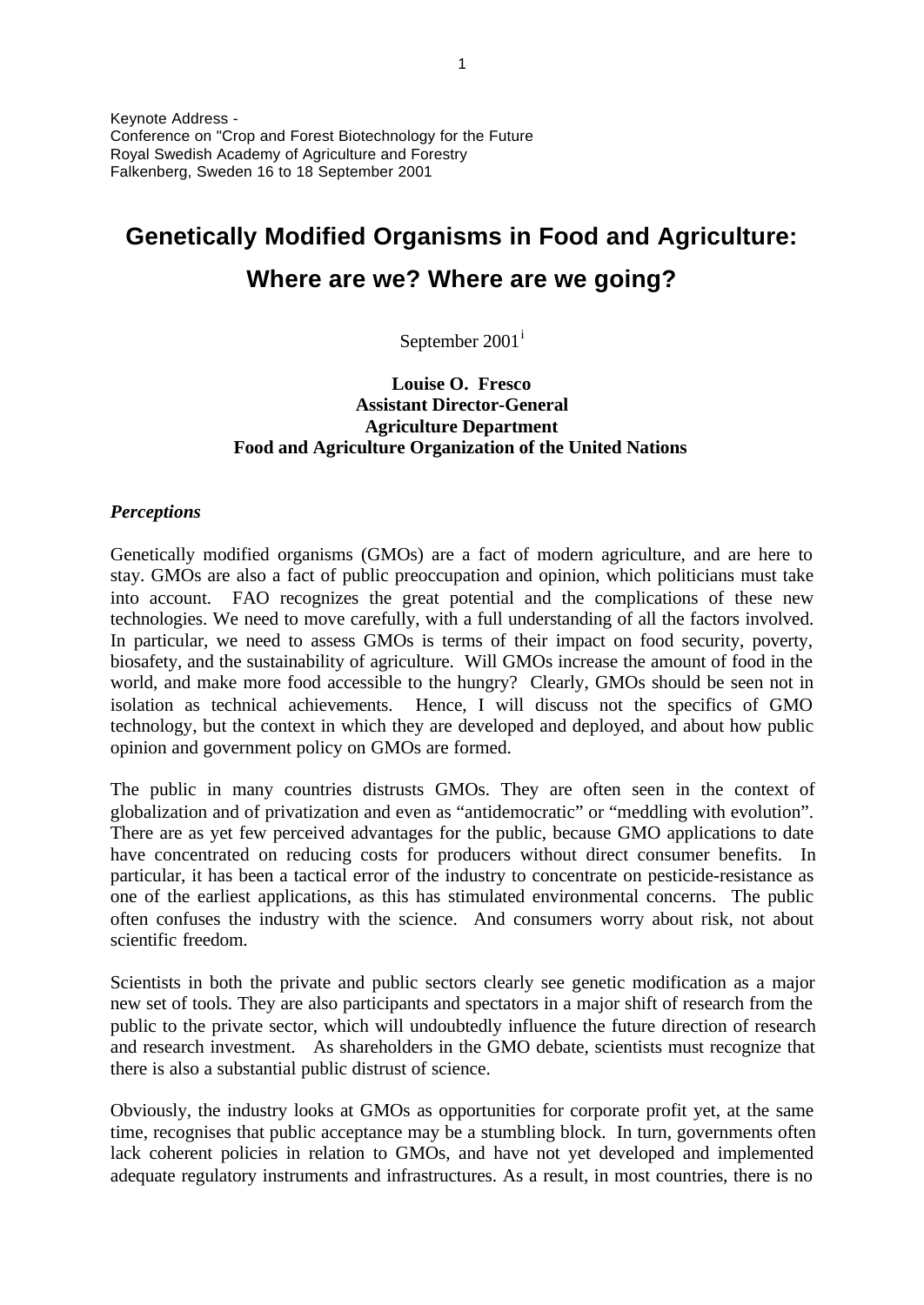consensus on how biotechnology and GMOs in particular can focus on the key challenges of the food and agricultural sector. Governments need to be more proactive in addressing these questions and, in this, the role of scientists in public service will be crucial.

## *GMOs: where are we?*

We cannot talk intelligently about GMOs if we remain at the level of generalities. Any statement must refer explicitly to specific crops, genes, ecologies and production systems. For this reason, FAO has been conducting a worldwide inventory of agricultural biotechnology applications and products, with special reference to developing countries. We wished to test the hypothesis that biotechnology has been uneven, and that most current biotechnology applications in crop science — particularly GM crops — have not addressed the special needs of developing countries. We have looked specifically at current as well as pipeline research on GM crops. Our sources of information have been varied, informal discussions with scientists as well as formal reports. Our inventory will be available electronically and will be updated regularly. Some of the preliminary results are as follows.

The total area cultivated with GMO crops in the world currently stands at about 44.2 million hectares. This compares with 11 million hectares only three years ago. About 75% of the area planted to GM crops is in industrialized countries. Substantial plantings so far largely concern only four crops: soybean, maize, cotton and canola, and about 16% of the total area planted to these major crops is now under GM varieties. Two traits – insect resistance (mainly based on Bt) and herbicide tolerance – dominate. There are also small areas of potato and papaya, with genes for delayed ripening and virus-resistance inserted.

Only seven developing countries commercially cultivate GMO crops, and, with the exception of Argentina and China, the areas involved are less than 100,000 hectares. Here again, the dominant crops are soybean and cotton, and the traits are herbicide tolerance and insect resistance. Only in China one of GM cotton was locally developed and commercialised. Other countries obtained genetic constructs or varieties from industrialised countries.

Although several forest tree species, such as conifers, poplar, sweet gum and eucalypts, have been transformed using recombinant DNA technology, they have not so far been released for commercial purposes. Tropical fruit tree species seem to have been largely neglected.

Current releases are still very narrow in terms of crops and traits and countries involved. So what is in the pipeline? Throughout the world, several thousand GMO field tests have been conducted or are underway, again mostly in industrialised countries. Some 200 crops are currently under field testing in developing countries, the vast majority of these in Latin America (152) followed by Africa (33) and Asia (19). Many more countries than the seven that have already released GMOs are involved, and many more crop-trait combinations are being investigated, with greater focus on virus resistance, quality, and, in some cases, tolerance to abiotic stresses. It can therefore be expected that the number of GMOs ready for commercial release in these countries will expand considerably in the next few years, although many important crops – such as pulses, vegetables, and fodder and industrial crops and certain traits – such as drought and Aluminum tolerance – are still almost entirely neglected.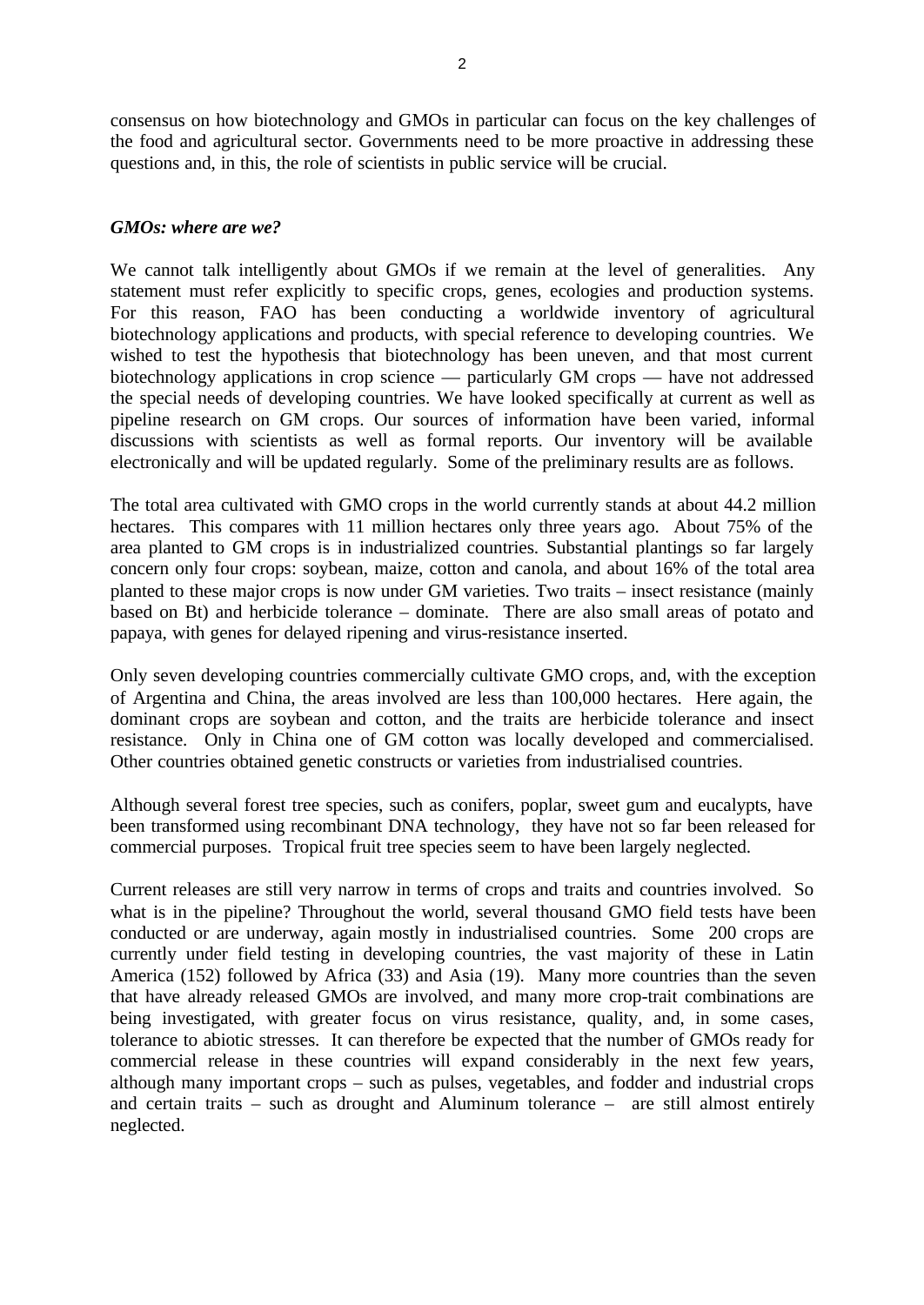#### *GMOs: where are we going?*

So while the portfolio of GM applications is increasing in the near future, we need to deal rather rapidly with some overall questions to ensure that GM crops make an optimal contribution to world food security, food safety and quality, and sustainability and remain to the public at large. There are three big problems here. Firstly, directing genomics and related research to meeting these key challenges. Secondly, implementing international instruments and developing international standards of governance which ensure health and environmental safety, and so command public support. Thirdly, facilitating the access to research and new technologies for developing countries, poor producers and consumers. A related issue is that if developing countries are to be full partners in the international economy, they need assistance to build up their national legislation and regulations, as well as the relevant skills and infrastructures.

#### *Directing research towards the key challenges*

Are GMOs being directed to the right research priorities? Despite some hopeful signs, the inventory suggests that this is not yet the case. There are specific technical challenges that are difficult to handle through traditional crop-breeding, where transgenics may offer great possibilities for crops and forestry: these include drought and heat-tolerance; improved nutrient uptake and rooting; biological nitrogen fixation; responses to carbon dioxide; and tolerance to key abiotic stresses, such as salinity and drought. As part of a strategy of dietdiversification, genetic modification may help us address protein, vitamin and irondeficiencies – see the famous example of the golden rice. Unfortunately, most of the traits needed are governed by multiple genes, and it will probably be some time before farmers and consumers benefit from such research.

The perceived profit potential of GMOs has already changed the direction of investment in research and development in both the public and private sectors away from systems-based approaches to pest management, and towards a greater reliance on monocultures with potentially adverse effects on landscape biodiversity. The possible long-term environmental costs of such strategies may be overlooked.

If research is to address the challenges of agriculture in the future, we need to put genetic modification in context, and realize that it is but one of the many elements of agricultural change. Scientists must not be blinded by the glamour of cutting-edge molecular science for its own sake. I am also worried about the disconnection between the laboratory and the field and the decline of agronomy as an integrative science. Governments need to be vigilant and not let this glamour, or the perception by private industry of major profit opportunities, draw investment away from research in other, more traditional fields such as water and soil management or ecology, and from public sector research. At the same time, the best science is developed in a climate of intellectual freedom without much direct government interference. It is a difficult balance to strike!

The cost of molecular technologies in plant breeding and the size of markets that are required to recoup the profits lead to the growing use of "hard" intellectual property rights over seeds and planting material and the tools of genetic engineering. This changes the relationship between the public and private sectors, to the detriment of the public sector. A policy question that governments must take up, in both the national and international contexts, is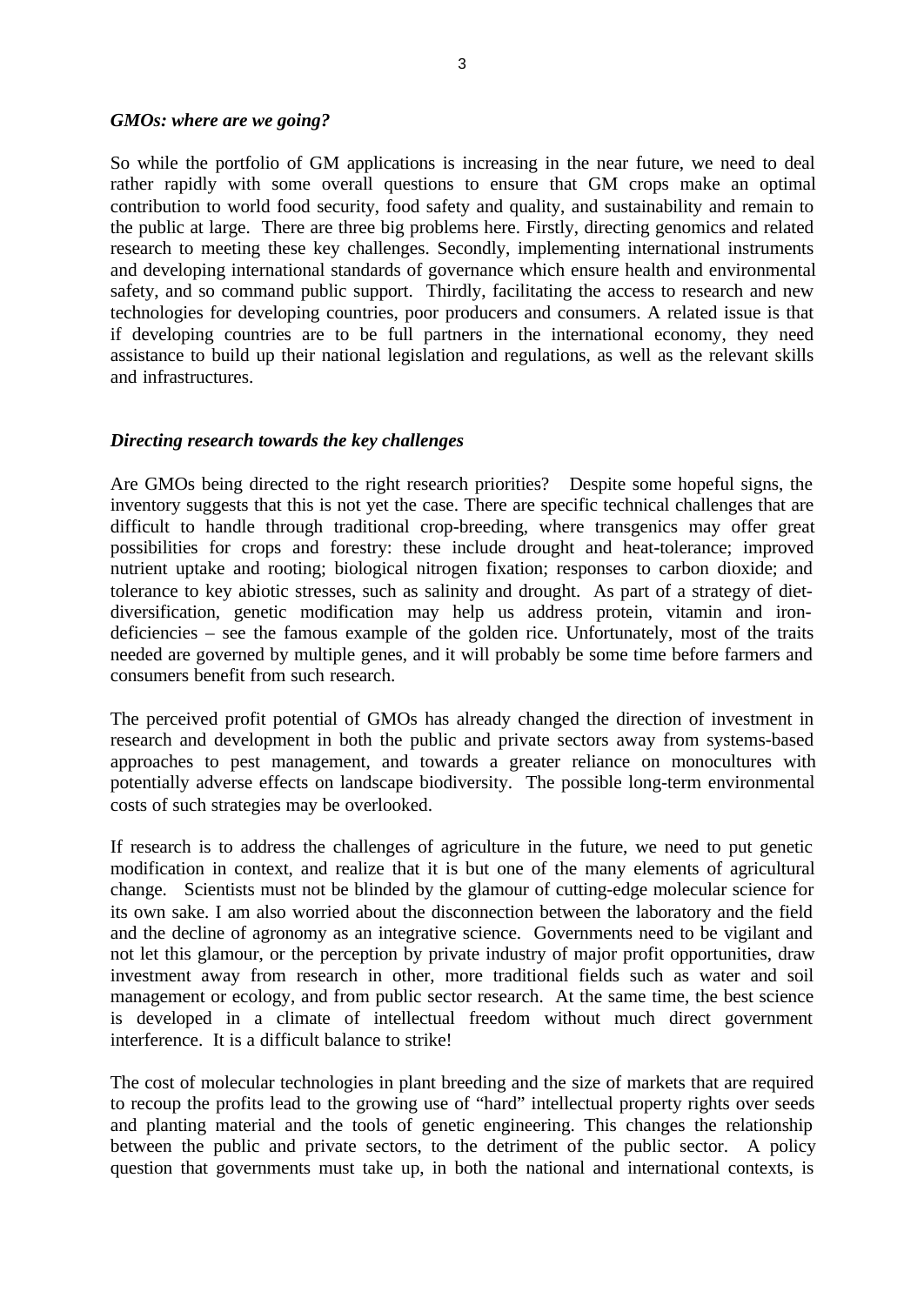how to ensure that public research is not the "poor relation. In developing countries in particular, it is important for the public sector to retain enough capacity, resources and freedom of action to provide the services on which their national private sectors can build. They will also need to build their policy and regulatory capacities with regard to transgenic crops that originate elsewhere, and in this FAO has an "honest broker" role to play.

Thus we need a science that, in a globalized world, addresses local agriculture and local food security and helps to keep the rural areas liveable and attractive to young people in search of employment. The constraints to doing so are more economic than technical. Globalisation is not only a question of size, but also of kind: it is inextricably linked to privatisation, and major economic restructuring in both developed and developing countries has changed the balance of public and private sectors, and the privatisation of knowledge through intellectual property rights. This results in concentration, and there is often little economic incentive for global companies to address local needs. It has been estimated that the world's top ten companies account for about 85% of the global market for the seed and agro-chemical industries. In 1998, just four companies controlled 69% of the seed market in the USA. Of course, globalization also promises to create opportunities for millions of farmers throughout the world, can offer opportunities to the poorer countries, and can drive rapid development and local capital accumulation. But it may also exacerbate existing differences among countries.

Developing transgenic crops implies massive investments, and the need for massive returns. The small number of GM technologies currently in use suggests that there is a real danger that the scale of the investment may lead to selective concentration on species and problems of global importance, and concomitant capital inertia. In this context, I must also sound a note of warning about the rising costs of regulation. In the health industry, where regulation is heaviest, bringing a pharmaceutical to market now costs about \$500 million; bringing a pesticide to market can cost about \$200 million; and it has recently been reported that a GM crop costs about \$30 million to produce, to which regulatory costs can add up to a further \$5- 6 million. What crops can bear such costs in the commercial market? How are we to serve local needs, small farmers and poor consumers, and promote genetic and dietary diversity?

## *Developing agreed national and international instruments of governance*

Most policy and regulatory activities regarding GMOs are national. International agreements have a role to play in harmonizing national regulatory systems, for example on transboundary questions, and when trade standards are involved. International agreements can also help governments, particularly the smaller governments, to rationalize their national capacities and investments through common action. In relation to GM crops, the major instruments concern risk-assessment and management in two areas: food and health; and the environment.

GMOs in food and agriculture have been around long enough for us to have some background against which to assess possible risks. There has been as yet no proven effect on human life. Moreover, a recent study of GMO releases into the environment in Britain showed that they had not survived in nature, as, in fact, they only would if they had an evolutionary advantage, which remains an important possibility. But let me say that state-of-the-art knowledge may not always be adequate to assess the risk of GMOs to health or the environment. Of course, lack of evidence of adverse effects is not the same as knowledge that genetic modification is safe.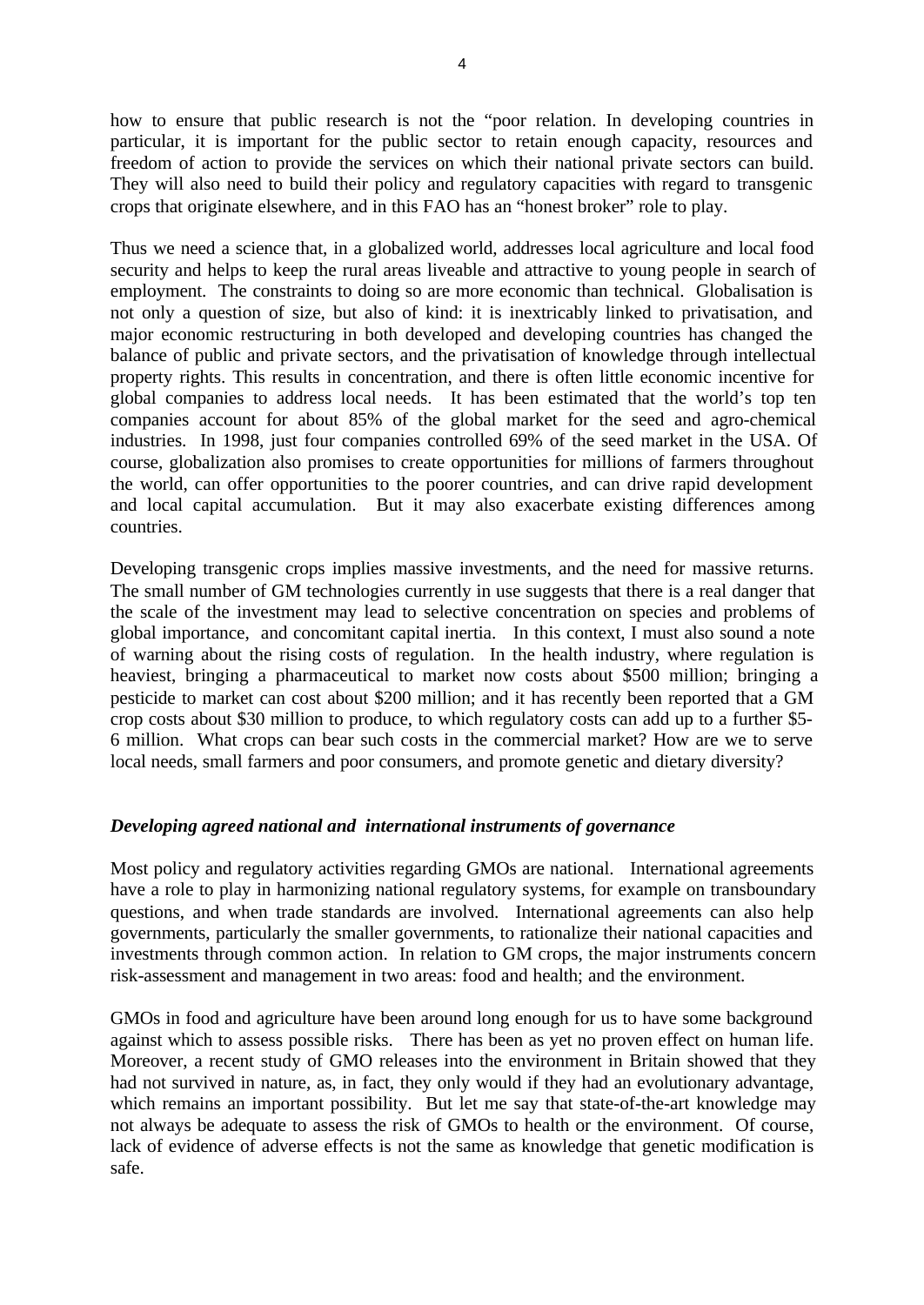In FAO we deal with environmental and food risk-assessment questions under a more general concept of "biosecurity", namely the application of sanitary and phytosanitary measures (SPS) and a methodology of risk analysis for food and agriculture, including fisheries and forestry. They include:

- the protection of animals or plants from pests, diseases, or disease-causing organisms;
- $\blacksquare$  the protection of human or animal life from risks arising from additives, contaminants, residues toxins or disease-causing organisms in foods, beverages or feedstuffs;
- $\blacksquare$  the protection of human life or health from risks arising from diseases carried by animals, plants or plant products, or from pests; and
- $\blacksquare$  the prevention or limitation of other damage from pests.

Moreover, FAO has specific standard-setting responsibilities that relate directly to GMOs under the Technical Barriers to Trade (TBT) and the Sanitary and Phytosanitary (SPS) Agreements of the World Trade Organization.

There are several important international mechanisms in the context of GMOs.

Firstly, the Cartagena Protocol to the Convention on Biological Diversity, which was adopted in January 2000. It will come into force after fifty ratifications and is the main international agreement in relation to GMOs ("LMOs", or "Living Modified Organisms", in the language of the protocol). It covers the transboundary movement, transit, handling and use of all LMOs (except pharmaceuticals) that may have adverse effects on the conservation and sustainable use of biological diversity, taking also into account risks to human health. It allows for standard-setting in relation to the handling, transport, packaging and identification of LMOs.

Secondly, food safety aspects of Genetically Modified Organisms are, at international level, dealt with by the FAO/WHO *Codex Alimentarius*, which covers all aspects of food safety. The *Codex* is currently working on standards for risk assessment for labelling, and for several other food safety aspects of GMOs. The *Codex* standards are recognized by the SPS and TLC Agreements.

Thirdly, the International Plant Protection Convention (IPPC) has the objective of preventing the spread and introduction of plant and plant product pests, including weeds and other species that have indirect effects on both wild and cultivated plants, and to promote appropriate control measures. This also applies to risks associated with LMOs. The IPPC sets International Standards for Phytosanitary Measures (ISPMs), which are also recognized in the SPS agreement. It is also in the process of establishing practical cooperation with the CBD and its Biosafety protocol. An IPPC expert working group met in September 2001, in coordination with experts from the CBD, to develop a detailed standard specification for an ISPM that identifies the plant pest risks associated with LMOs, and ways of assessing these risks.

# *Access and benefit-sharing*

In a world governed by Intellectual Property Rights and concentrated research investments, genetic resources are the raw material to which biotechnology is applied: in agriculture, these are not wild products of nature, but the fruit selection and development by farmers throughout the world since the Neolithic. In contrast to other areas of industry, this poses the immediate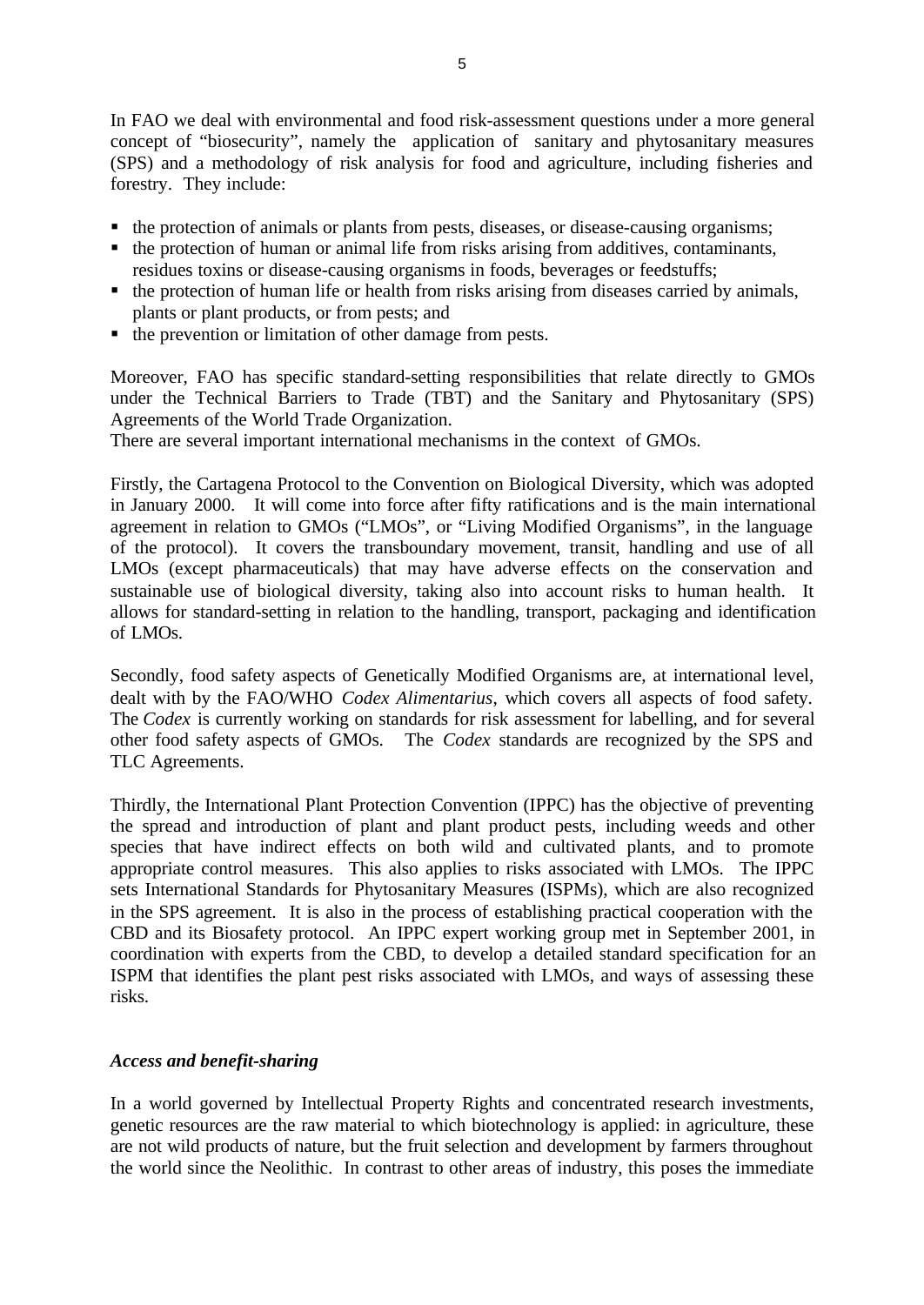question of how to guarantee continued access to those who have been involved before: the farmers and the breeders. Governments are now completing the negotiation, within FAO's Commission on Genetic Resources for Food and Agriculture, of a new, binding convention, the International Undertaking on Plant Genetic Resources, which we expect to be approved by our Conference in November. The Undertaking will create a Multilateral System of Facilitated Access and Benefit-sharing for the world's key crops. This is a major step, because dealing bilaterally with such widespread resources would involve unacceptably high transaction costs, and could impede agricultural progress. Multilateral access provides multilateral benefit-sharing, which includes the sharing of the benefits arising from the commercialization of materials from the Multilateral System through a mandatory payment.

The access of breeders to genetic material for further breeding– which becomes ever more difficult with GM crops under patents is a public good that needs to be protected. FAO is involved in several instances, such as in the World Intellectual Property Organisation, where concerns of food and agriculture and IPRs are being discussed.

# *GMOs and scientific responsibility*

Science never took place in a vacuum, but now more than ever, it needs to stand up to public scrutiny, to engage with public opinion, and address technical and ethical issues in the application of science to the needs of the poor. The current debate over transgenics and the labelling of foods containing ingredients from GMOs has highlighted the need for transparency. There is growing awareness of the public's ambivalence towards genetic engineering and its aims. The research sector should advertise the fact that it disposes of an important instrument for quality control. The scrupulous honesty of the peer review process, under the watchful eye of scientific institutions, including scientific academies, the great journals, is a guarantee for quality, if not always for relevance The food and agriculture sector could well take the example of the declaration last week by twelve of the world's most prominent medical journals of a policy to prevent the corporate sponsors of research exercising control over the analysis, interpretation and reporting of research results. However, the general public is largely unaware of peer reviews and standard setting (which takes place through similar processes) and public trust remains low.

## *Conclusion*

Genetic modification has increased production in some crops. But the evidence we have suggests that the technology has so far addressed too few challenges, in few crops of relevance to production systems in many developing countries. Even in developed countries, a lack of perceived benefits for consumers, and uncertainty about their safety, have limited their adoption. The scale of investment involved, and the attraction of advanced science, may distort research priorities and investment. Genetic modification is not a good in itself, but a tool integrated into a wider research agenda, where public and private science can balance each other. Most of the short term successes may be derived from marker assisted breeding and diagnostics rather than from transgenic crops per se.

Steering research in the right direction and developing adequate and international agreements on safety and access is a difficult and responsible task. While we are more aware than ever of the need to manage international public goods responsibly, the political tools to do so are